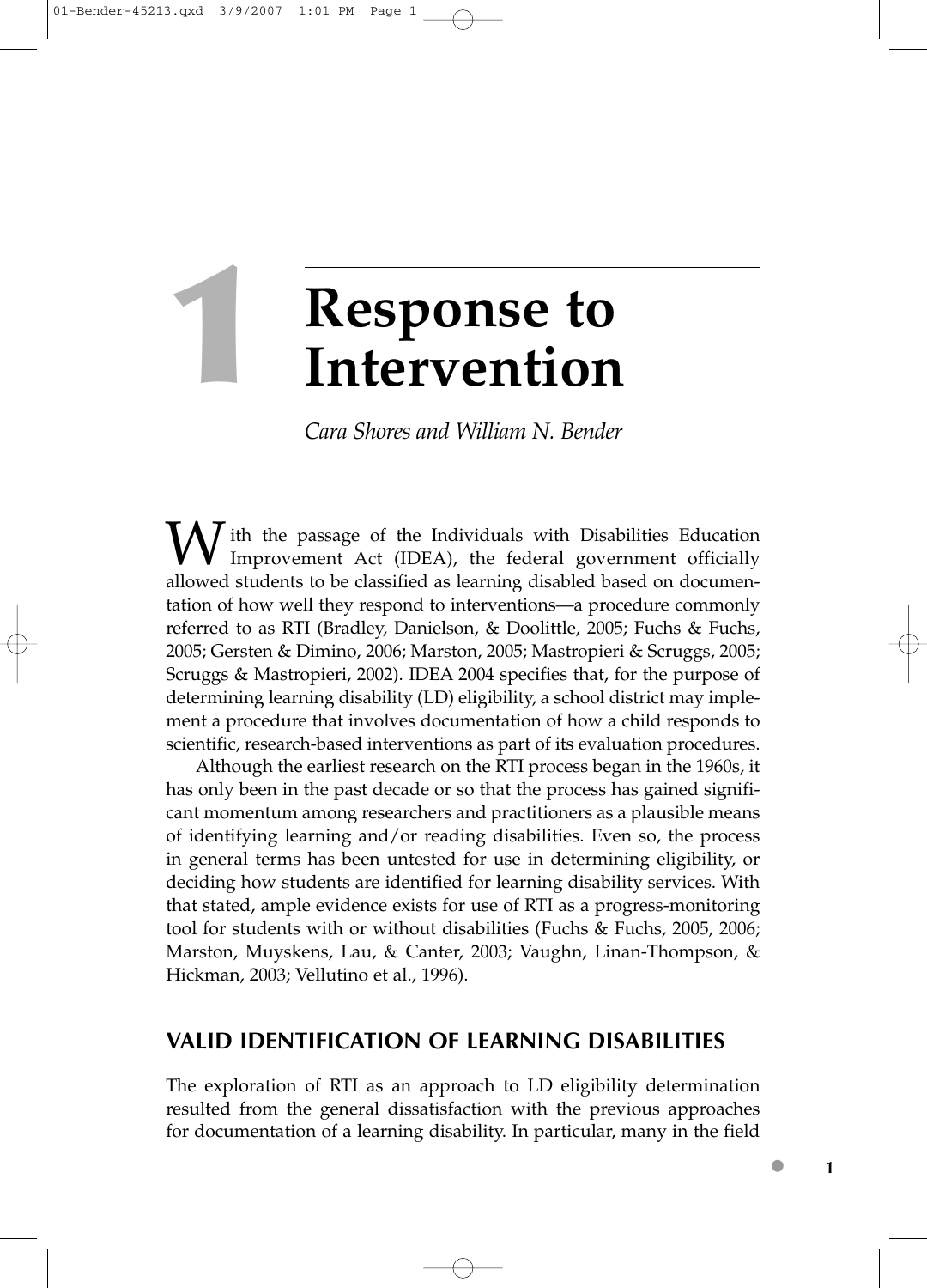have expressed dissatisfaction with the discrepancy procedure that documents a disability by demonstrating a large difference between a child's cognitive level (using IQ scores) and his or her achievement. Since the late 1990s, many policymakers have indicated that the discrepancy procedure results in over-identification of students with learning disabilities, and thus, that the procedure seemed to be somewhat inexact in documenting exactly who manifested a learning disability and who did not.

### **Reflection 1.1 Your Experience With Discrepancies**

As an educator, you may have had experiences in documenting a discrepancy for a child suspected of having a learning disability that was less than positive. Have you ever experienced a situation where you were sure, based on reversal errors (e.g., a child reverses letters or words), oral reading errors, or spelling problems, that a child exhibited a learning disability, but the discrepancy was not quite "large enough" to have that student qualified as disabled? What other difficulties have you experienced with implementation of the discrepancy criteria?

The construct for LD was controversial when first included in the Federal Education of the Handicapped Act in 1975, and the controversy continued through the passage of the Individuals with Disabilities Education Act of 1997. Much of the debate stemmed from the use of discrepancies between IQ and achievement as the definitive factor in the definition of Specific Learning Disability (Reschly, Hosp, & Schmied, 2003).

Prior to IDEA of 2004, Specific Learning Disability was defined as:

A disorder in one of more of the basic psychological process involved in understanding or in using language, spoken or written, that may manifest itself in an imperfect ability to listen, think, speak, read, write, spell, or to do mathematical calculations, including conditions such as perceptual disabilities, brain injury, minimal brain dysfunction, dyslexia, and developmental aphasia.

The term does not include learning problems that are primarily the result of visual, hearing, or motor disabilities, of mental retardation, of emotional disturbance, or of environmental, cultural, or economic disadvantage. (U.S. Office of Education, 1977)

In short, the seven areas of Specific Learning Disabilities are listening, thinking, speaking, reading, writing, spelling, and doing mathematical calculations. In addition to delineating these aspects of a learning disability,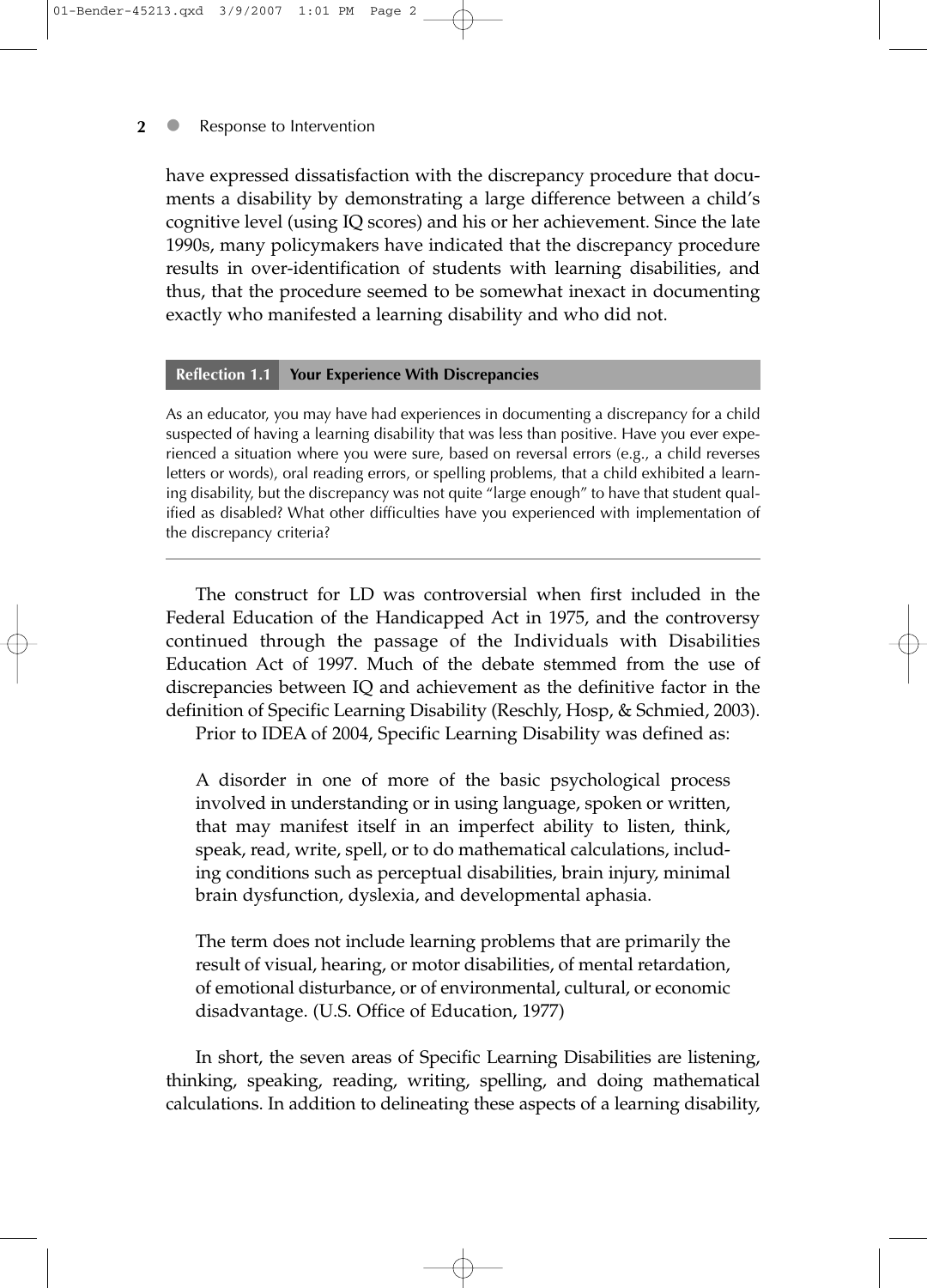the law also outlined classification criteria, or rules, which would be used to determine LD eligibility. These criteria did not include low achievement and severe discrepancy, but the criteria did mention basic psychological processes, which is the foundation of Specific Learning Disability. Thus, this definition placed the major emphasis on the severe discrepancy between IQ and achievement, but neither criterion was specifically stated in the definition. In a report submitted to the U.S. Department of Education, Office of Special Education Programs, Reschly, Hosp, and Schmied (2003) identified this inconsistency as a major flaw in the LD construct. They noted that "as definitions and classification criteria have less consistency, increasing problems emerge about meaning and eligibility" (p. 3).

Research has revealed that the severe discrepancy formula as a definition for LD has poor reliability and validity when predicting student achievement (Fletcher, Denton, & Francis, 2005; Siegel, 1989; Vellutino, Scanlon, Small, & Fanuele, 2006; Ysseldyke, 2005). The model is often called a "wait to fail" approach because it is difficult to apply until students are in third grade or beyond (Reschly et al., 2003), because students must be exposed to some level of curricular content in order to have a valid measure of their achievement and calculate a discrepancy between IQ and achievement. Further, over-identification of students with learning disability has increased the overall costs of special education (Fuchs & Fuchs, 2006). When special education was first identified as a national priority, estimates of the prevalence of learning disabilities indicated that perhaps 2% of students in public schools would be classified as learning disabled. Today, well in excess of 5% of students in public schools are so classified, and that number seems to increase each year. According to a 2003 national survey, prevalence varies widely throughout the states, ranging from a low of 2.96% in Kentucky to a high of 9.46% in Rhode Island (Reschly et al., 2003). The discrepancy across states seems to be attributable to another problem with the definition, which is a lack of uniformity between state eligibility criteria. The results of the aforementioned survey revealed state-to-state differences in the requirements for IQ, psychological process disorders, achievement domains, exclusion criteria, and methods for determining discrepancy. Based on these discrepancies, a child receiving specialized services in one state may be deemed ineligible for services if they move across the state line.

Other problems with the LD definition have been noted as well. For example, children may be diagnosed as disabled in reading based on evaluation instruments that have poor validity. Further, evaluation and application of diagnostic criteria in the LD definition provide no guidance for instruction. In addition, the severe discrepancy model does not distinguish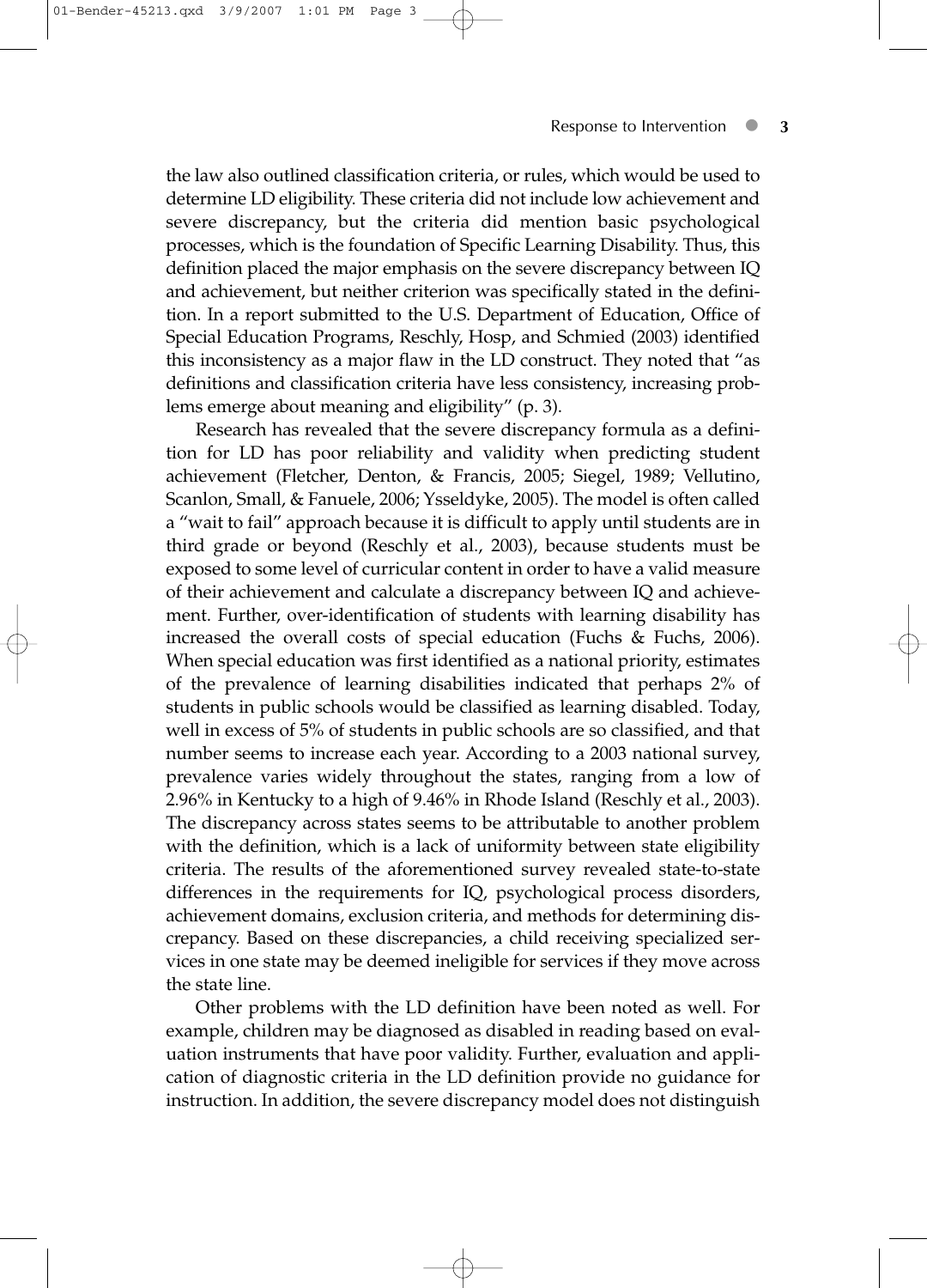between reading deficits caused by poor instruction versus reading deficits caused by biologically based deficits (Vellutino et al., 2006).

Clearly, the need for clarification and revision of the definition and eligibility procedures for documenting learning disabilities is apparent. Through the discussion and debates of expert researchers and educators, response to intervention has risen to the top of the myriad of options for determining LD eligibility. However, many practitioners have not had direct experience with RTI because this option for eligibility is so recent. Further, few states have devised methods for implementation of this option, as the new federal regulations went into effect in August 2006.

## **WHY DID RTI EVOLVE?**

In 1982, a National Research Council Study (Heller, Holtzman, & Messick, 1982) outlined three criteria on which special education classification should be based. The first criterion involves determining if the quality of instruction received in the general education environment is sufficient for adequate learning. The second criterion examines whether the special education program is appropriate and of value in improving student outcomes. Finally, the third criterion is that the evaluation process must be valid and meaningful. When all three criteria are achieved, special education placement is considered valid (Vaughn & Fuchs, 2003).

The study by Heller and colleagues (1982) began the momentum for use of responsiveness to instruction in eligibility determinations. This process had been used in two earlier studies (Bergan, 1977; Deno & Mirkin, 1977) that involved similar methodologies; one explored behavioral issues and the other focused on academics. In these studies, a definition of the problem was clearly established and measurable goals were developed based on the student's functioning level. An intervention plan was developed utilizing research-based interventions. Progress was monitored through curriculum-based assessment tools. Finally, decisions regarding continuation or dismissal of interventions were based on achievement of goals and benchmarks.

Over the next two decades, RTI would be heavily debated and researched. Numerous organizations, discussion panels, roundtables, and summits were convened to bring together experts from the field to make recommendations for policy changes (see Table 1.1). In 2001, President George W. Bush established the Commission on Excellence in Special Education (2002) to study special education issues and make recommendations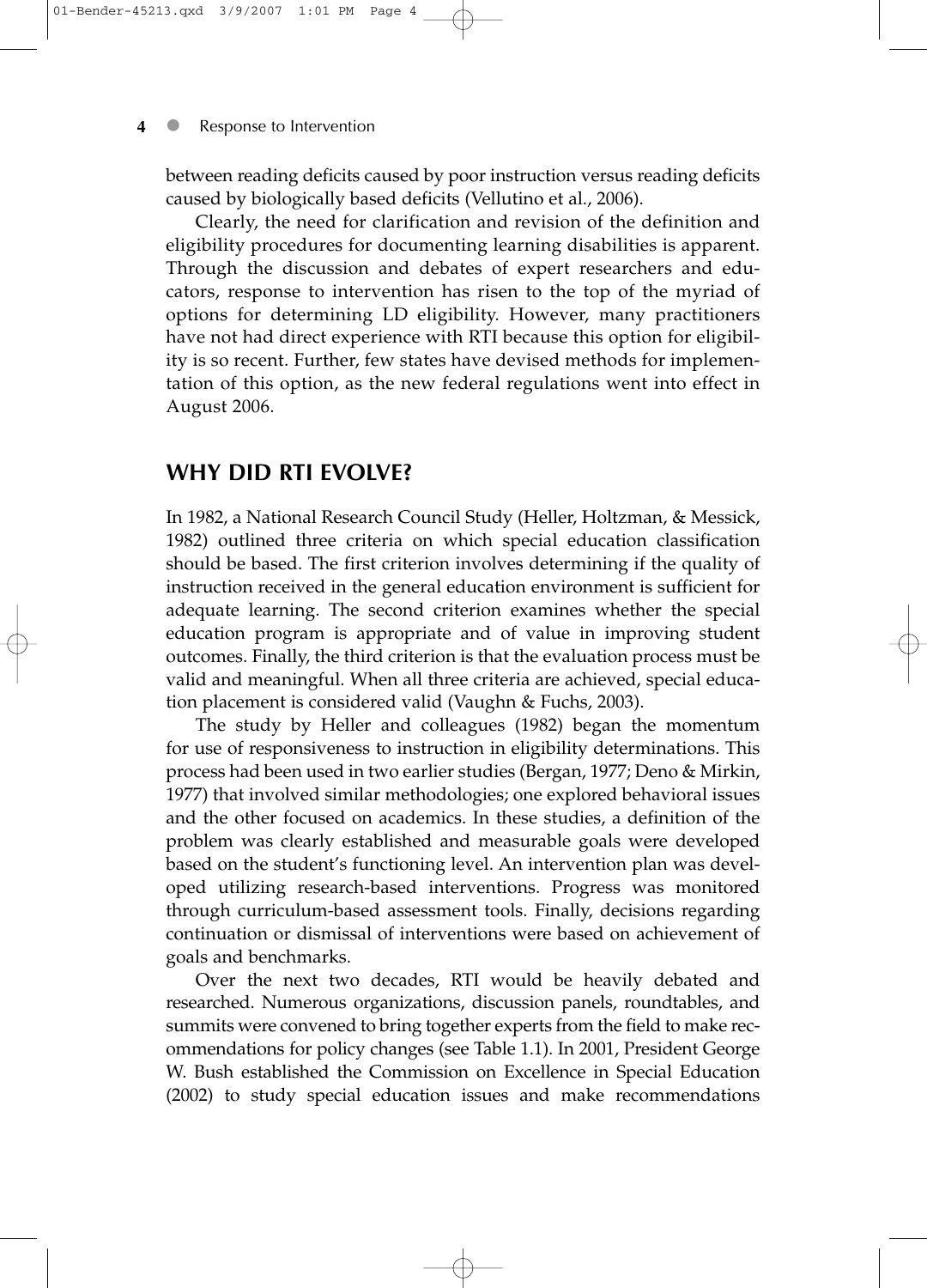| Reporting Organization                                                    | Date Published | Content of Report                                                                                                                                                      |
|---------------------------------------------------------------------------|----------------|------------------------------------------------------------------------------------------------------------------------------------------------------------------------|
| National Institute for Child<br>Health and Development<br>(NIHCD) Studies | Ongoing        | Concluded that IQ achievement<br>discrepancy delays services<br>to children. Supports early<br>intervention services as<br>provided through RTI.                       |
| National Reading Panel                                                    | 2000           | Outlined major components of<br>reading.                                                                                                                               |
| National Research Council<br>Panel on Minority<br>Overrepresentation      | 2002           | Emphasized importance of early<br>identification and intervention for<br>poor and minority children and<br>youth. Made recommendations<br>for LD eligibility criteria. |
| National Summit on<br>Learning Disabilities                               | 2001           | Recommended Response to<br>Intervention as the "most<br>promising" method of LD<br>identification.                                                                     |
| President's Commission on<br>Excellence in Special<br>Education           | 2001           | Recommended a focus on results<br>and prevention in LD eligibility<br>determination.                                                                                   |

**Table 1.1** Research and Policy Reports Supporting Response to Intervention

SOURCE: Batsche et al. (2006), Fuchs et al. (2005).

01-Bender-45213.qxd 3/9/2007 1:01 PM Page 5

concerning how services might be improved. That commission issued a report that recommended early intervention and assessment practices that were closely linked to instruction. In summation, the commission strongly suggested changing LD eligibility criteria from a discrepancy model to a response to intervention model, which documents how a student suspected of having a learning disability responds to appropriate instruction. This RTI model is described in detail in the following section.

In 2002, the National Research Center on Learning Disabilities issued the *Common Ground Report*, which identified fourteen recommendations regarding identification, eligibility, and intervention for learning disabilities. The report was the product of leaders from eight national organizations coming together to form a consensus on their philosophies regarding LD. Marston (2005) compared the consensus statements to three sound RTI projects in order to determine if the RTI process fulfilled the requirements outlined in the *Common Ground Report*. He determined that RTI positively corresponded to each of the statements, making the process a viable option for LD determination. The consensus statements are listed in Table 1.2.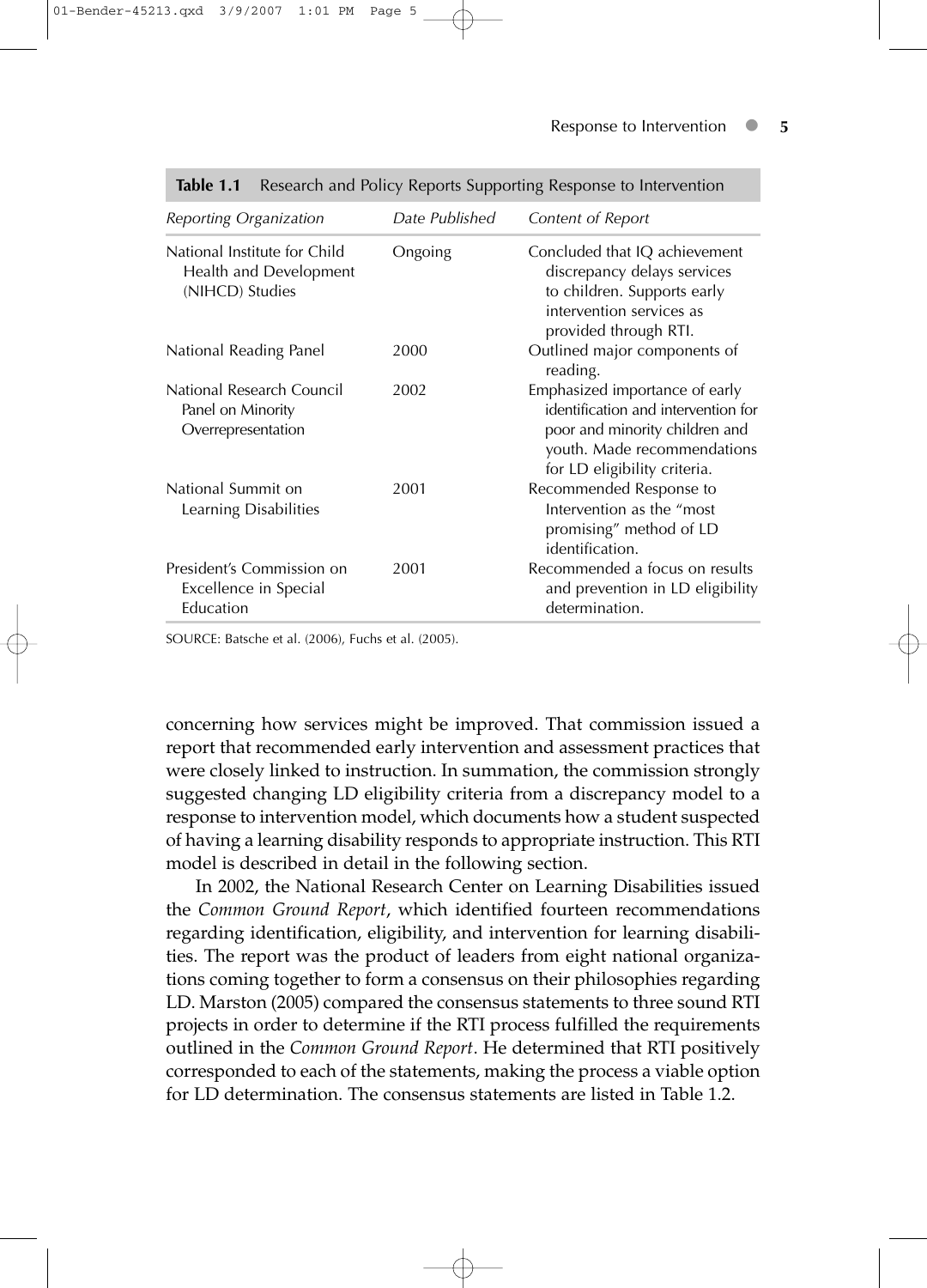**Table 1.2** Consensus Statements From the *Common Ground Report* of the National Research Center on Learning Disabilities (2002)

- Identification should include a student-centered, comprehensive evaluation and problem-solving approach that ensures students who have a specific learning disability are efficiently identified.
- The field should continue to advocate for the use of scientifically based practices. However, in areas where an adequate research base does not exist, data should be gathered on the success of promising practices.
- Regular education must assume active responsibility for delivery of high-quality instruction, research-based interventions, and prompt identification of individuals at risk while collaborating with special education and related services personnel.
- Schools and educators must have access to information about scientifically based practices and promising practices that have been validated in the settings where they are to be implemented.
- The ability-achievement discrepancy formula should not be used for determining eligibility.
- Students with specific learning disabilities require intensive, iterative (recursive), explicit scientifically based instruction that is monitored on an ongoing basis to achieve academic success.
- Students with specific learning disabilities require a continuum of intervention options through regular and special education across all grades and ages.
- Decisions on eligibility must be made through an interdisciplinary team, using informed clinical judgment, directed by relevant data, and based on student needs and strengths.
- Interventions must be timely and matched to the specific learning and behavioral needs of the student.
- An intervention is most effective when it is implemented consistently, with fidelity to its design, and at a sufficient level of intensity and duration.
- Based on an individualized evaluation and continuous progress monitoring, a student who has been identified as having a specific learning disability may need different levels of special education and related services under IDEA at various times during the school experience.

#### **Reflection 1.2 Who Determines Policy on LD Definition?**

As described previously, several national study groups have determined that RTI is an effective way to identify students with a learning disability. Both the Commission on Excellence in Education and the National Research Center on Learning Disabilities have weighed in and supported the RTI concept. However, this begs the question of who determines policy on LD definitions. One frequently overlooked fact is that each individual state, via rules and regulations from the state department of education, effectively sets the LD definition and the procedures whereby eligibility determinations may be made. Thus, one critical question for practitioners is: Has your state department of education begun the process of adjusting their rules, regulations, and procedures to accommodate the new rules and regulations that became effective in August 2006? The Web site for those federal rules and regulations is: www.ed.gov/idea.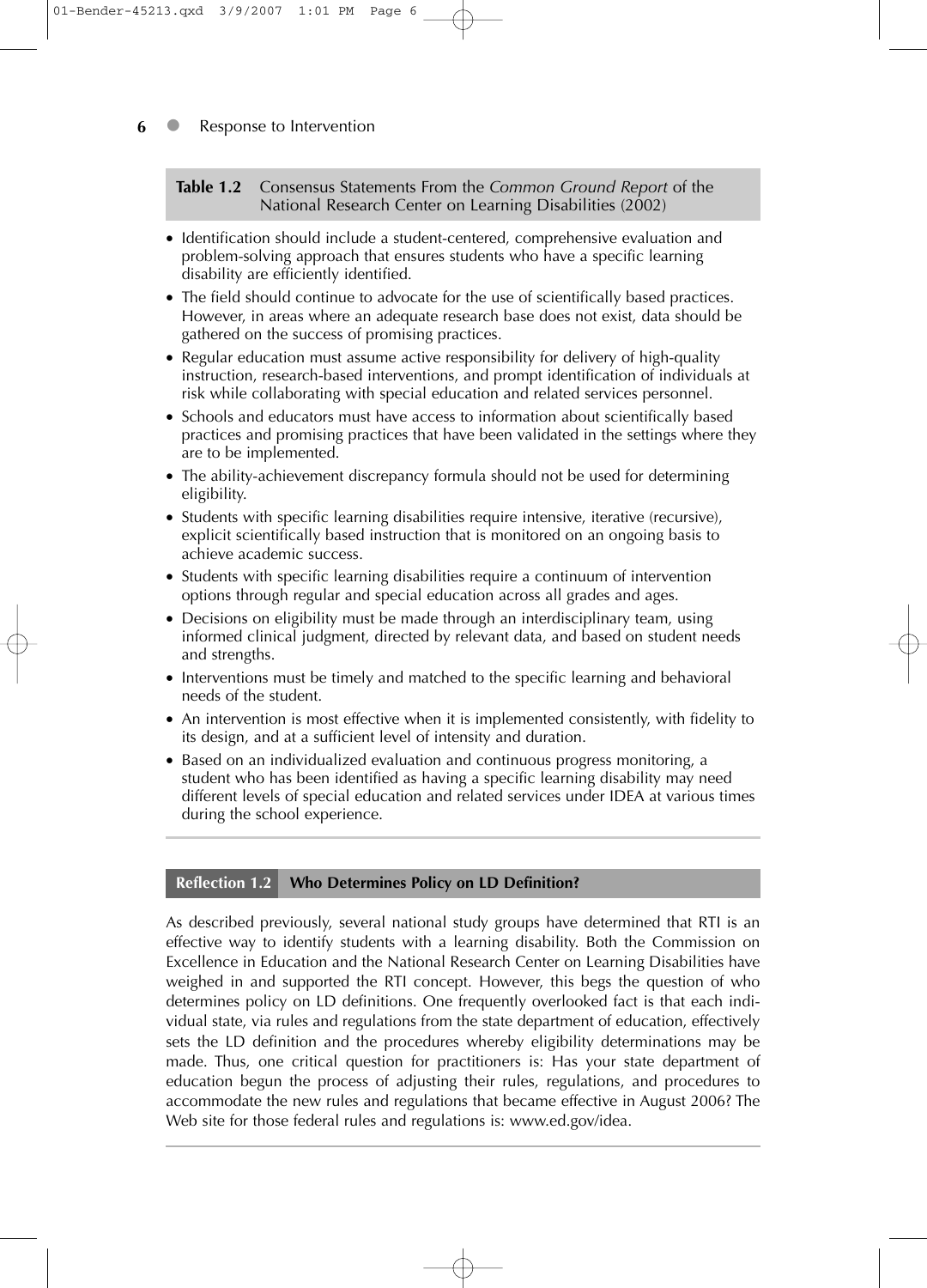#### 01-Bender-45213.qxd 3/9/2007 1:01 PM Page 7

## **WHAT IS RTI?**

Response to Intervention is, simply put, a process of implementing high-quality, scientifically validated instructional practices based on learner needs, monitoring student progress, and adjusting instruction based on the student's response. When a student's response is dramatically inferior to that of his peers, the student may be determined to have a learning disability (Fuchs, 2003). The assumption is that failure to respond to otherwise effective instruction indicates the possible presence of a disabling condition. Interventions are most often divided into tiers of instruction. Although the RTI model seems relatively simple and straightforward, the actual implementation of the process requires much consideration and planning of the specific intricacies to make it valid, reliable, and feasible.

The two studies that formed the early research support for RTI (Bergan, 1977; Deno & Mirkin, 1977) were discussed previously. These studies varied in their RTI procedures; those variations have evolved into the problem-solving RTI model and the standard protocol RTI approach. It is important to understand both approaches in order to determine the most effective means of implementation.

In his research, Bergan (1977) utilized a problem-solving approach to address behavioral issues among students in special education. In this process, the behavioral problem was first defined and then measured as accurately as possible. The student's functioning and performance gap in comparison to peers was then established. The intervention team applied a problem-solving process to interpret the data and establish a goal for the student based on the performance of his or her peers. Next, the team designed an intervention plan based on scientifically validated practices for behavior change. Interventions designed specifically for that student were implemented over a period of time and progress was monitored frequently. Data collected from the ongoing progress monitoring was then evaluated and results were, again, compared to peer performance. Finally, the team used the data to make programming decisions for the student (Batsche, et al., 2006). Thus, the team-based "problem-solving approach" evolved based on this general design.

Deno and Mirkin (1977) implemented a different approach in their research. They utilized curriculum-based measurement, a technique that has been proven as an effective method for assessing a pupil's academic progress over time. They then developed an intervention plan to remediate certain reading difficulties among students with learning disabilities. In the growing RTI literature, this method became known as the "standard treatment protocol."

Although there are numerous similarities between the approaches used in these studies, there are some very important differences. Deno and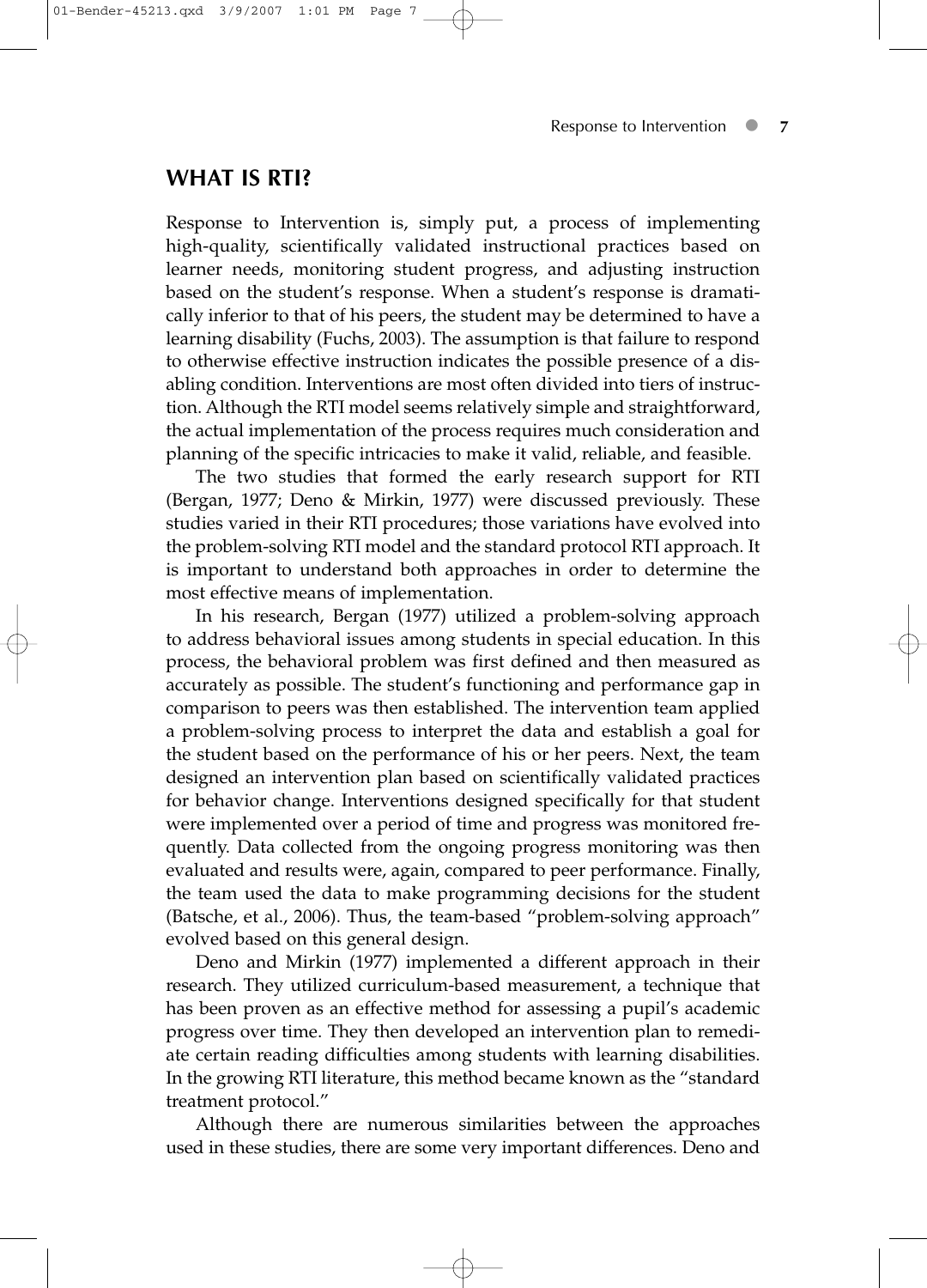Mirkin utilized curriculum-based measures to establish benchmarks for student achievement. In this model, each student was essentially compared to his or her own prior performance. This is different from Bergan's problem-solving approach, which compares a pupil's performance to his or her peers. Further, the curriculum-based measures in the standard protocol approach were administered quite often, allowing for a constant adjustment of instruction based on student response. The team determined whether to discontinue, continue, adjust, or intensify instruction based on the student's responsiveness to the adjusted instruction (Kukic, Tilly, & Michelson, 2006).

#### **Reflection 1.3 Your Use of Curriculum-Based Measurement**

As you can tell from these initial studies on RTI, the standard treatment protocol is more heavily dependent on curriculum-based measurement than the problem-solving approach, although both incorporate curriculum-based measurement. What is your previous experience with curriculum-based measurement on a weekly, biweekly, or daily basis? Are you currently using such a progress-monitoring tool to follow students' academic growth in your class, or will you need to learn new skills in order to implement curriculum-based measurement?

Thus, from these original studies, two distinct RTI models emerged; the problem-solving model and the standard protocol model. Although the models exhibit similar structure, the processes involved in developing and evaluating the impact or efficacy of the educational interventions are quite different. In essence, the problem-solving approach involves the implementation of interventions designed for individual student needs. The standard protocol approach relies on interventions designed for small groups of students experiencing the same academic problem (e.g., reading comprehension). Both approaches require researchbased interventions, ongoing progress monitoring, and measures to assure fidelity and integrity of the intervention and assessment (National Research Center on Learning Disabilities, 2005). In the remainder of this chapter, we will explore examples of each model, noting strengths and weaknesses for both.

## **THE PROBLEM-SOLVING APPROACH TO RTI**

As previously stated, the problem-solving model involves individualized decision making and intervention implementation for each student. Problem-solving teams at the school or system level evaluate student data and make decisions about the need for interventions, the interventions to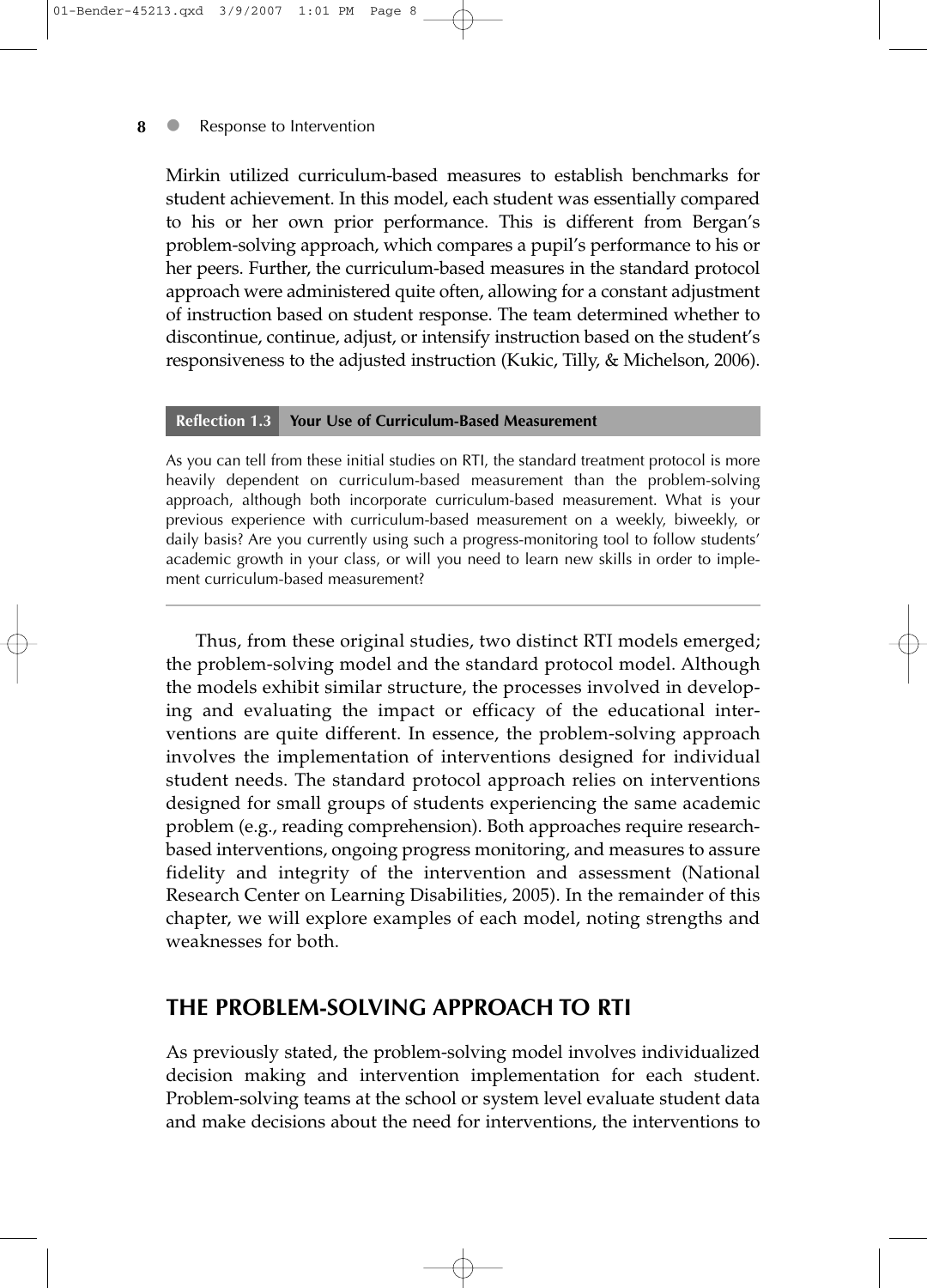be used, and the amount of time allotted for each intervention (McCook, 2006). The problem-solving model has been replicated and refined in several school systems, including Minneapolis Public Schools and the Heartland Area Educational Agency in Iowa.

The Minneapolis Public Schools began formal implementation of the problem-solving model in 1992 (Marston, Muyskens, Lau, & Canter, 2003). Their problem-solving model is a sequential pattern of steps divided into three tiers or stages. They are:

*Stage 1. Classroom Interventions:* This stage is implemented by classroom teachers in general education classrooms. Teachers identify students who are experiencing difficulties, implement instructional strategies or modifications based on individual student needs, and begin to monitor the student's progress. Teachers gather information regarding strengths and specific weaknesses, previous strategies attempted and outcomes, any available screening data, student health, and other information from parents. If the teacher determines the intervention is not successful, the student is referred to Stage 2.

*Stage 2. Problem-Solving Team Interventions:* Student information is reviewed by a multidisciplinary team, which may include school psychologists, general education and special education teachers, reading specialists, and school administrators. The team considers whether other risk factors (language, poverty, cultural factors) are attributing to or causing the student's lack of progress. Interventions are reviewed and adjusted to more specifically address student needs. Teachers continue to monitor progress and adjust instruction. If teachers determine the student is not sufficiently responding to instruction, the student is referred to Stage 3.

*Stage 3. Special Education Referral and Initiation of Due Process Procedures:* The school district obtains parental consent and begins evaluation procedures for the student. The evaluation consists of a review of all information available on the student from Stages 1 and 2, including data on the student's response to interventions, direct observation, and the formulation of a means of obtaining cognitive, achievement, and adaptive behavior functioning. The team utilizes all available information to determine eligibility while considering the possible impact of risk factors such as culture, language, and socioeconomic status (Marston et al., 2003).

In 2002, the Minneapolis School District (approximately one hundred total schools) had implemented the problem-solving model in all K–8 schools and was in the training phase for all secondary schools. Outcome data revealed that the prevalence of students with high-incidence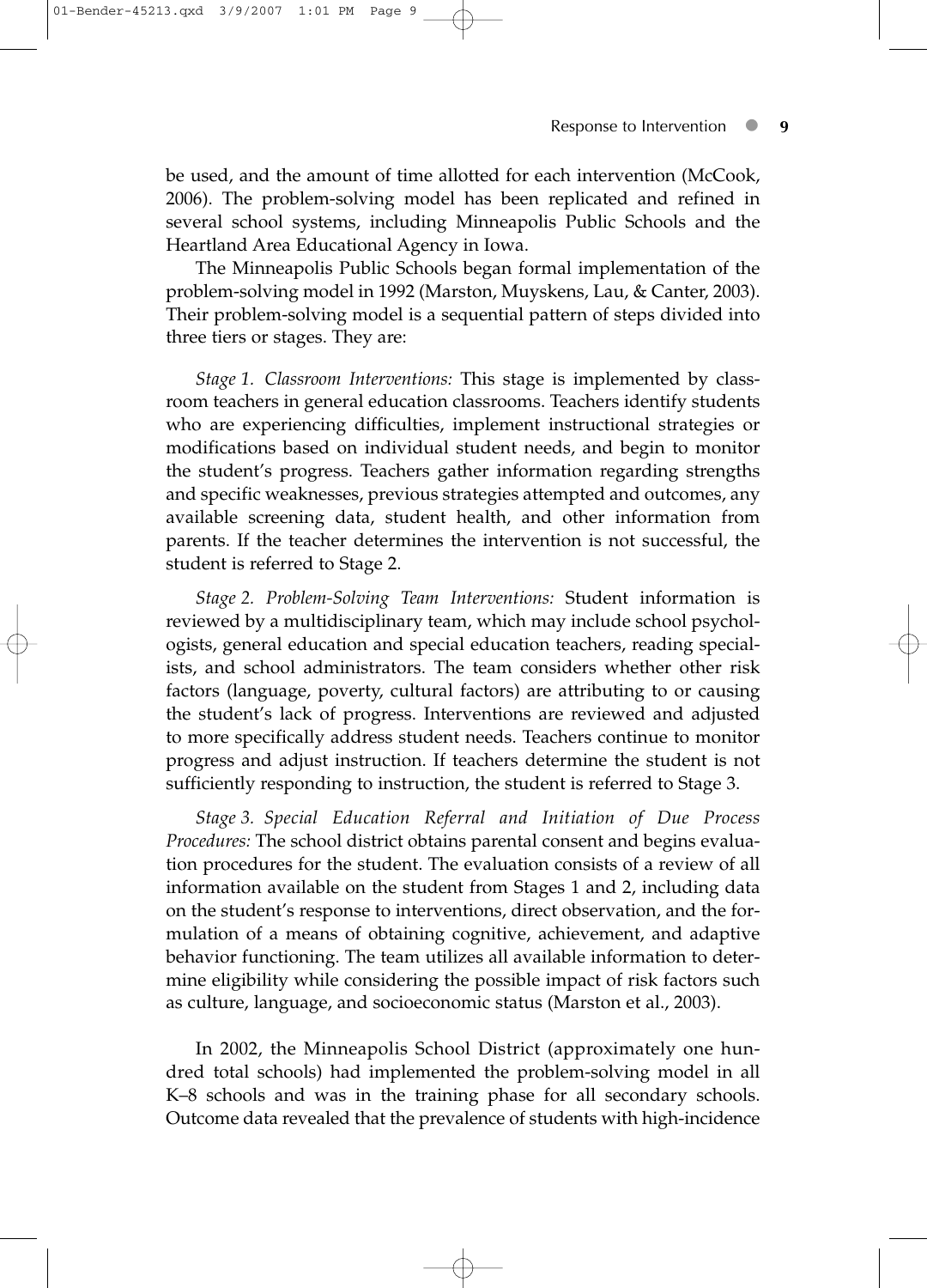disabilities remained constant (7%) before and after implementation. Further, the achievement level of these students on the Minnesota Basic Standards Tests and the Minnesota State Special Education Goals was similar to that of students placed in special education using more traditional methods. Finally, the number of students referred to Stage 3 and placed in special education did not increase (Marston et al., 2003), nor was any decrease in placement noted. Instead, the placement rate remained stable at approximately 7% for the areas of LD and mild mental impairment.

A second example of the problem-solving model was implemented by the Heartland Area Educational Agency. That agency serves approximately 24% of students in the Iowa Public Schools. In 1990, the agency began implementation of a four-tiered problem-solving model. The transition to the problem-solving model involved a shift from traditional special education and general education resources to a seamless model of resource allocation. Similar to the Minnesota Public Schools problem-solving model, Heartland's model involved instruction and assessment at an individual student level (Tilley, 2003).

Tilley (2003) identified several "operational challenges" involved with the four-tiered, individually based system. These challenges included the fact that it is often not feasible to work with student problems at an individual level on a large scale. The resources required make the instructional process somewhat inefficient, especially when working with mild educational problems among large numbers of students. In the past three years, Heartland has shifted to a three-tiered model using the following tiers:

Tier One: Core Instructional Curriculum (all students involved)

Tier Two: Core Instruction and Supplemental Instructional Resources (students who need additional assistance—group or individual assistance)

Tier Three: Core Instructional and Intensive Resources (students who need intensive interventions and specialized resources on an individual basis)

Heartland defines their problem-solving model as "a process that includes an objective definition of student behavior problems or academic difficulties, systematic analysis of the student's problem and implementation of a planned systematic set of interventions" (Grimes & Kurns, 2003). Heartland incorporated "science into practice" by applying the scientific method in the decision-making process (Tilley, 2003). This process was applied at each intervention tier, utilizing four components (see following box).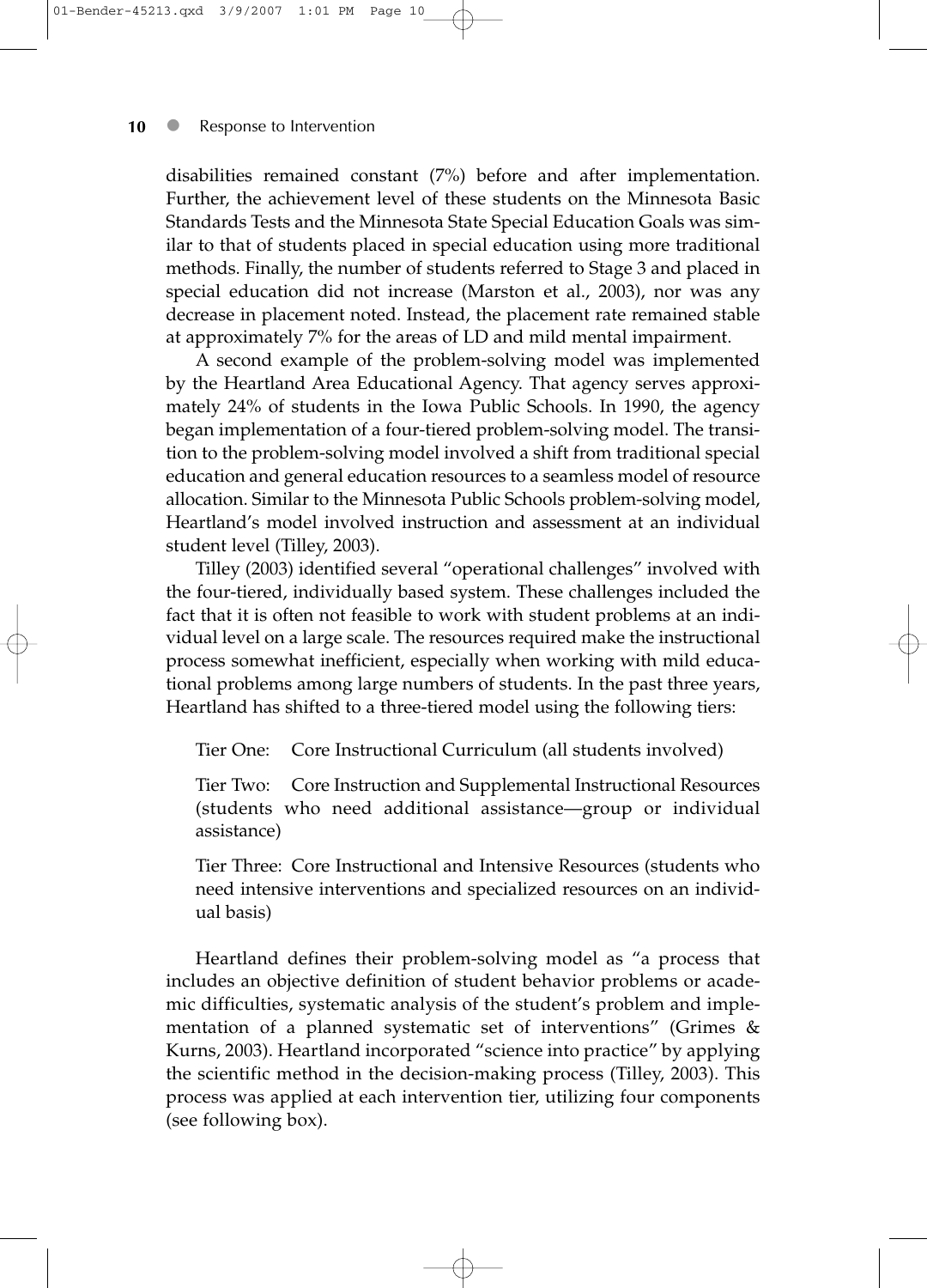*Define the problem:* What is the problem? Why is it happening? The team looks at the gap between expected and actual student behavior or performance. Appropriate assessment and data analysis are used to distinguish specific problems and to attempt to rule out inappropriate instruction as the cause for this gap.

*Develop a plan:* What is going to be done about the problem? Interventions are formulated based on student weaknesses and needs. Research-based strategies are key elements of the plan.

*Implement the plan:* Is the plan being implemented as intended? The intervention is implemented as designed. Ongoing progress monitoring is used to evaluate intervention effectiveness.

*Evaluate:* Did the plan work as intended?

Data gathered throughout the implementation period are evaluated to determine the next course of action (Grimes & Kurns, 2003).

The multidisciplinary team utilizes this ongoing process to make appropriate decisions regarding instructional programming. Intensive support is provided through the Heartland Agency to each school involved in the project. This support most frequently takes the form of additional personnel such as school psychologists, educational consultants, social workers, and/or speech-language pathologists. Students who progress through each tier without making acceptable progress are considered for possible special education eligibility and placement (Jankowski, 2003).

Another important aspect of Heartland's model is teacher training. Teachers in all participating schools receive intensive training in researchbased strategies and assessment. In addition, Heartland provides training on problem solving, team building, data collection, and data interpretation. Ongoing training and support have proven to be essential components of the model (Grimes & Kurns, 2003).

The Heartland Agency reports a significant reduction in special education placement rates among kindergarten through third graders. After implementation of the Heartland Early Literacy Project in coordination with the problem-solving model, thirty-nine participating schools reported the following results for the years 1999–2004 (Tilley, 2003):

- Forty-one percent reduction in special education initial placements in kindergarten
- Thirty-four percent reduction in special education initial placements in first grade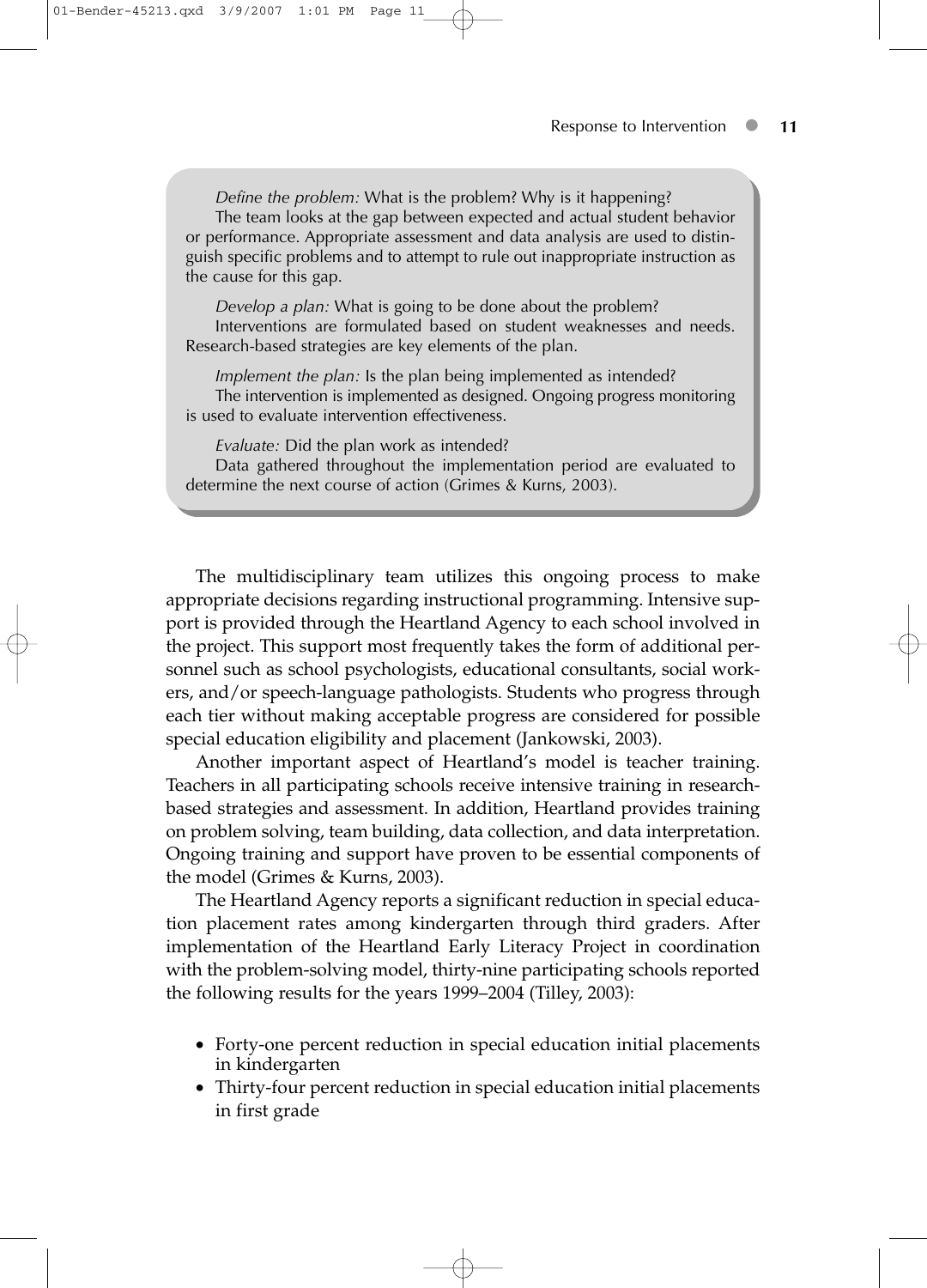- **12** Response to Intervention
	- Twenty-five percent reduction in special education initial placements in second grade
	- Nineteen percent reduction in special education initial placements in third grade

As you might note, the reduction percentage of students eligible for special education did decline. However, we should note that in the Heartland Agency example, that reduction percentage was noted among students referred for all categories of special education, not merely learning disabilities.

## **THE STANDARD PROTOCOL RTI MODEL**

The standard protocol model utilizes a set of standard research-based interventions usually implemented in two, three, or four tiers or levels. In contrast to the problem-solving model, the interventions occur in a natural progression from tier to tier, and are similar for all students experiencing the same learning problems rather than being specially designed for each individual student. There is a large body of research using standard protocol. In this section, we will explore several studies performed by leading researchers in the RTI field.

McMaster, Fuchs, Fuchs, and Compton (2003) implemented a standard protocol RTI to identify reading problems in eight metropolitan Nashville schools. Students in first-grade classrooms were taught reading using a standard curriculum and the usual reading materials. Students were then assessed using a "Rapid Letter Naming" test. The eight lowest performing students in each classroom were placed in groups where they were instructed with one of two research-based strategies. These two strategies were Peer-Assisted Learning Strategies (PALS), or "PALS + Fluency." Firstgrade PALS reading (Fuchs et al., 2001) is a peer-assisted instructional process whereby students tutor each other in a reciprocal fashion for some brief period each day. Developed by researchers at Vanderbilt University, PALS focuses on phonological awareness, beginning decoding, word recognition, and fluency. "PALS + Fluency" has an added focus on reading fluency and comprehension (McMaster et al., 2003, p. 9).

In this study, students received ongoing progress monitoring using nonword fluency probes from the Dynamic Indicators of Basic Early Literacy Skills (DIBELS; Good & Kaminski, 2001) and Dolch word probes. After seven weeks of instruction, students were classified as nonresponders if they scored 0.5 standard deviation below average readers on several criteria. Nonresponders were then placed in smaller groups where they received more intensive PALS, modified PALS, or tutoring for a period of thirteen weeks. Modified PALS places three modifications on the PALS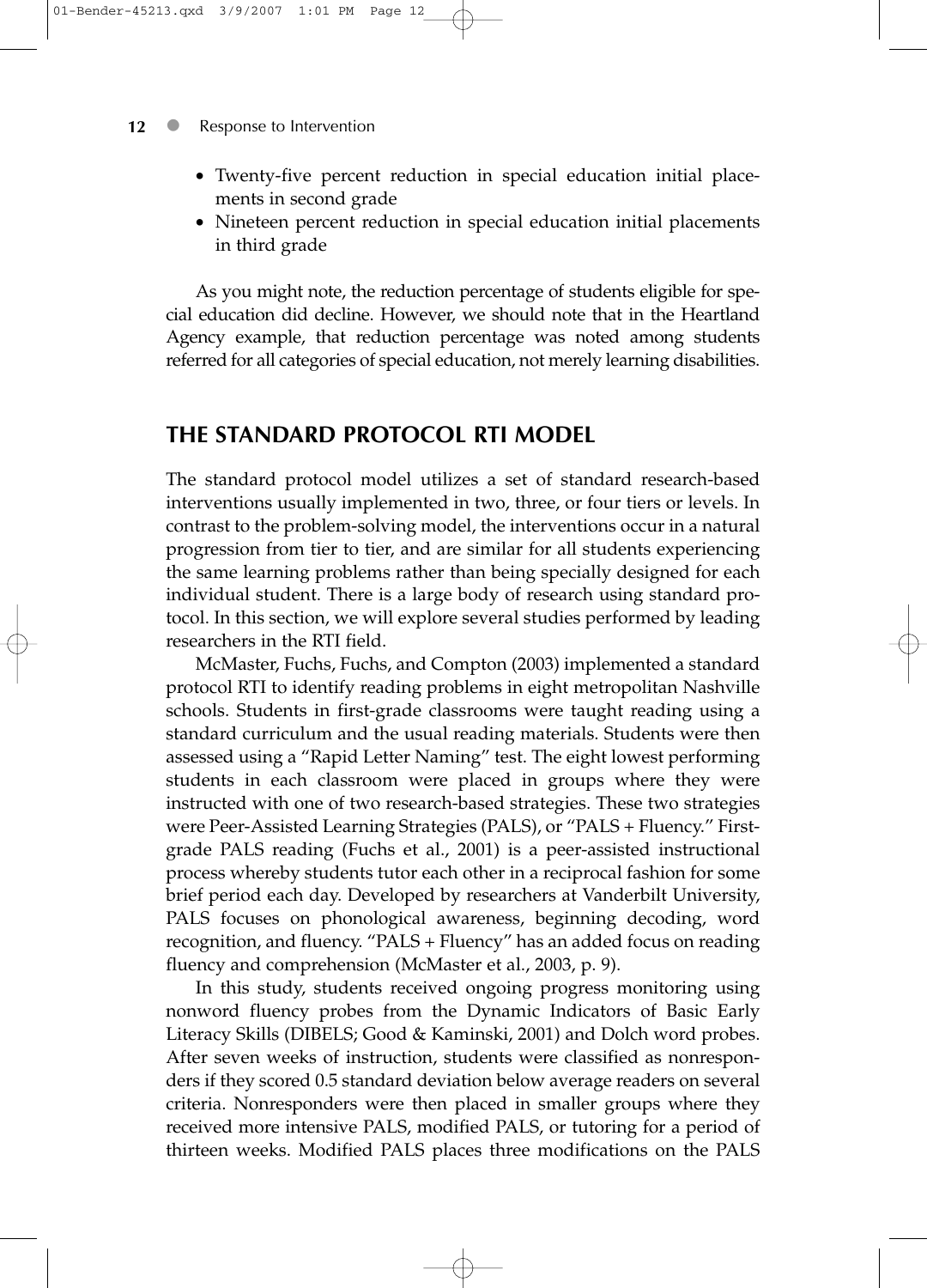design: fewer sounds and words are introduced at once and students work at their functioning level, the student serving as the "coach" models the sounds and words, and phonological awareness and decoding skills are emphasized more (McMaster et al., 2003, p. 9). In the PALS and modified PALS groups, interventions were provided by peers, as the program design dictates. In the tutoring groups, intervention was provided by a trained adult. Again, progress was monitored for each student biweekly. The study explored issues such as appropriate identification criteria and effective instructional strategies.

One of the most comprehensive studies of the standard treatment protocol for RTI was conducted by Vellutino et al. (2006) in suburban and rural schools in New York. This five-year longitudinal study explored the impact of kindergarten and first-grade interventions for children identified as at risk for reading disabilities. The initial sample of 1,373 children was assessed on letter-name knowledge at the beginning of kindergarten. Results of those assessments indicated that approximately 30% of the children were at risk for reading difficulties. Those at-risk students were then divided equally into treatment and control groups. The treatment group members were provided with a small-group (two or three children) early literacy intervention program throughout their kindergarten year. The intervention was provided by a certified teacher who had been trained on that curriculum by project staff. Students were pulled from the general education classroom for two thirty-minute sessions each week. Progress was monitored three times during the school year (December, March, and June). Initial results indicated a significant improvement in reading ability for the treatment group.

During the following year, researchers reassessed all students who had been members of the kindergarten treatment and control groups. Based on this assessment, 50% of the treatment group participants qualified as poor readers whereas 60% of the control group members were considered to be poor readers. All students identified as poor readers in first grade were either given individual tutoring by project teachers or the remediation normally provided by the school in the first-grade classroom. Progress was monitored for all students through the completion of their third-grade year. Results of the study revealed that of the students receiving kindergartenonly interventions or both kindergarten and first-grade interventions, 84% performed in the average range on reading measures by the end of third grade. This is a dramatic turnaround among these poor readers. Perhaps the most important finding of this study is the impact of early intervention for preventing reading disabilities.

Both of these studies involved identification of reading problems in children in third grade or younger. However, the standard treatment protocol model for RTI has also been used to prevent and identify mathematics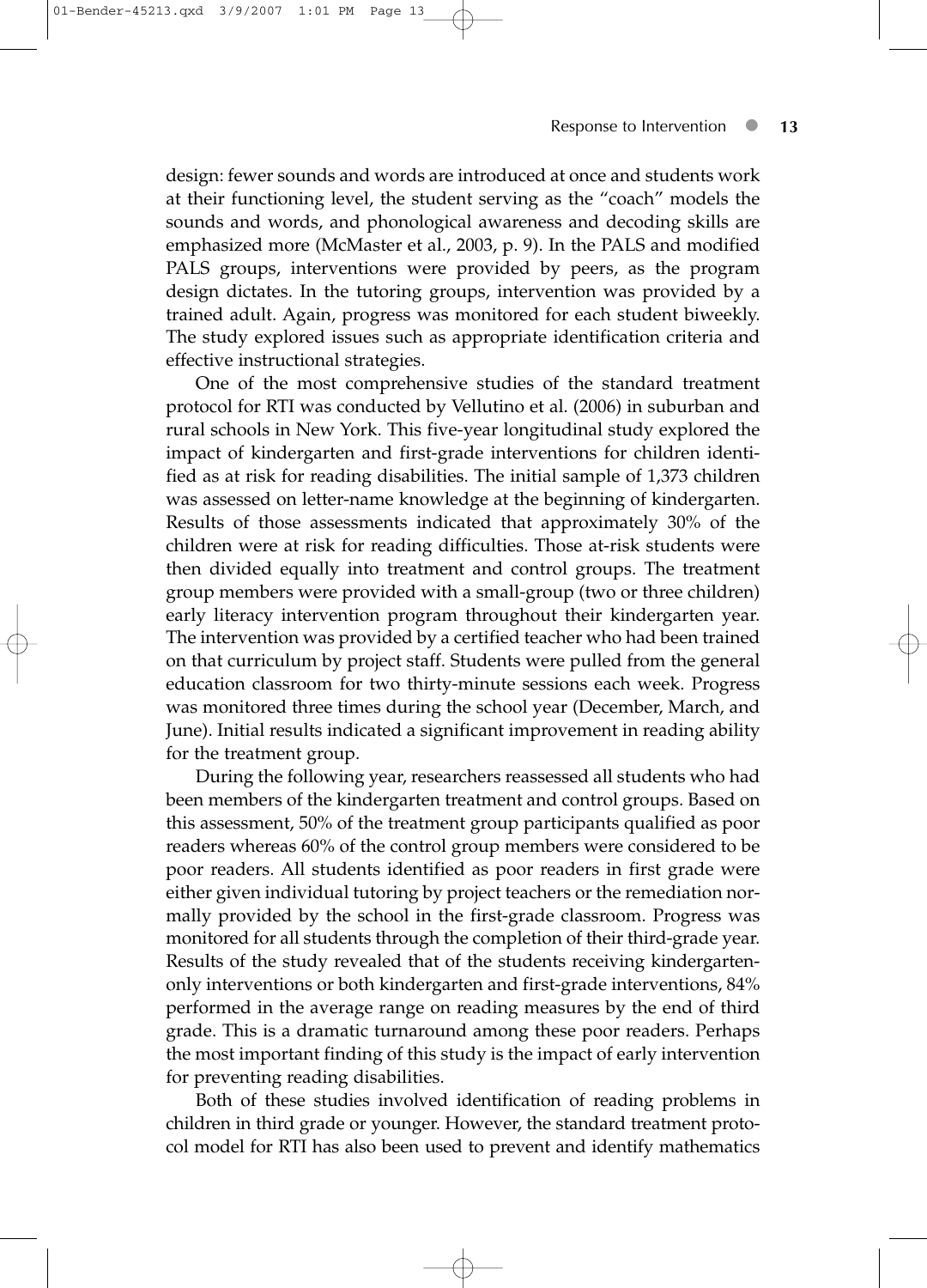disabilities. Fuchs et al., (2005) assessed the mathematics performance of children in forty-one first-grade classrooms (ten schools) using weekly curriculum-based measurement. The assessment tool consisted of twentyfive items related to math skills taught in the first-grade curriculum. Curriculum-based measurement scores were taken frequently and averaged across three to five weeks; based on those average scores, children who averaged less than eleven correct math problems were considered to be at risk for a mathematics disability.

These students were then placed into groups of two or three where they received tutoring and computer practice for a total of forty minutes, three times each week. An educational intervention involving tutoring based on the concrete-representational-abstract method for math instruction (Butler, Miller, Crehan, Babbitt, & Pierce, 2003; Cass, Cates, Smith, & Jackson, 2003; Mercer, Jordan, & Miller, 1996) was implemented until every member of the group achieved mastery or until every lesson on the topic had been taught. The method involves using manipulatives to provide for concept understanding. Seventeen topics were covered in up to sixty-six sessions (depending on mastery). Curriculum-based measures continued to be implemented throughout the study. The findings revealed improved performance on computation, concepts and applications, and completion of story problems. In these areas, at-risk students who received intervention outperformed students who received no intervention. Researchers also found that the growth of the at-risk tutored students was, on some measures, equal to or greater than students who were not considered to be at risk. Most important, the study revealed that early intervention in this case reduced the prevalence of math disability by an average of 35%.

In another study involving math performance, Fuchs et al. (2006) explored the effects of a curriculum called "Hot Math" (Fuchs, Fuchs, Prentice, Burch, & Paulsen, 2002) among third-grade students. Tier One involved Hot Math whole-class instruction in forty general education classrooms located in thirteen schools. Instruction was implemented two or three times each week for sixteen weeks, with each session lasting twenty-five to forty minutes. Students who scored lowest after this intervention were assigned to Tier Two Hot Math tutoring. This intervention occurred three times each week in twenty- to thirty-minute sessions for thirteen weeks. Groups composed of two to four students received this instruction together; a student was considered to be unresponsive to instruction if his or her daily performance was one standard deviation below the performance levels of the norm scores in the assessment. Thus, in this study, a student's performance was based on multiple measures and varied depending on how many tiers students participated in. Overall, the study revealed vast improvement on all measures for the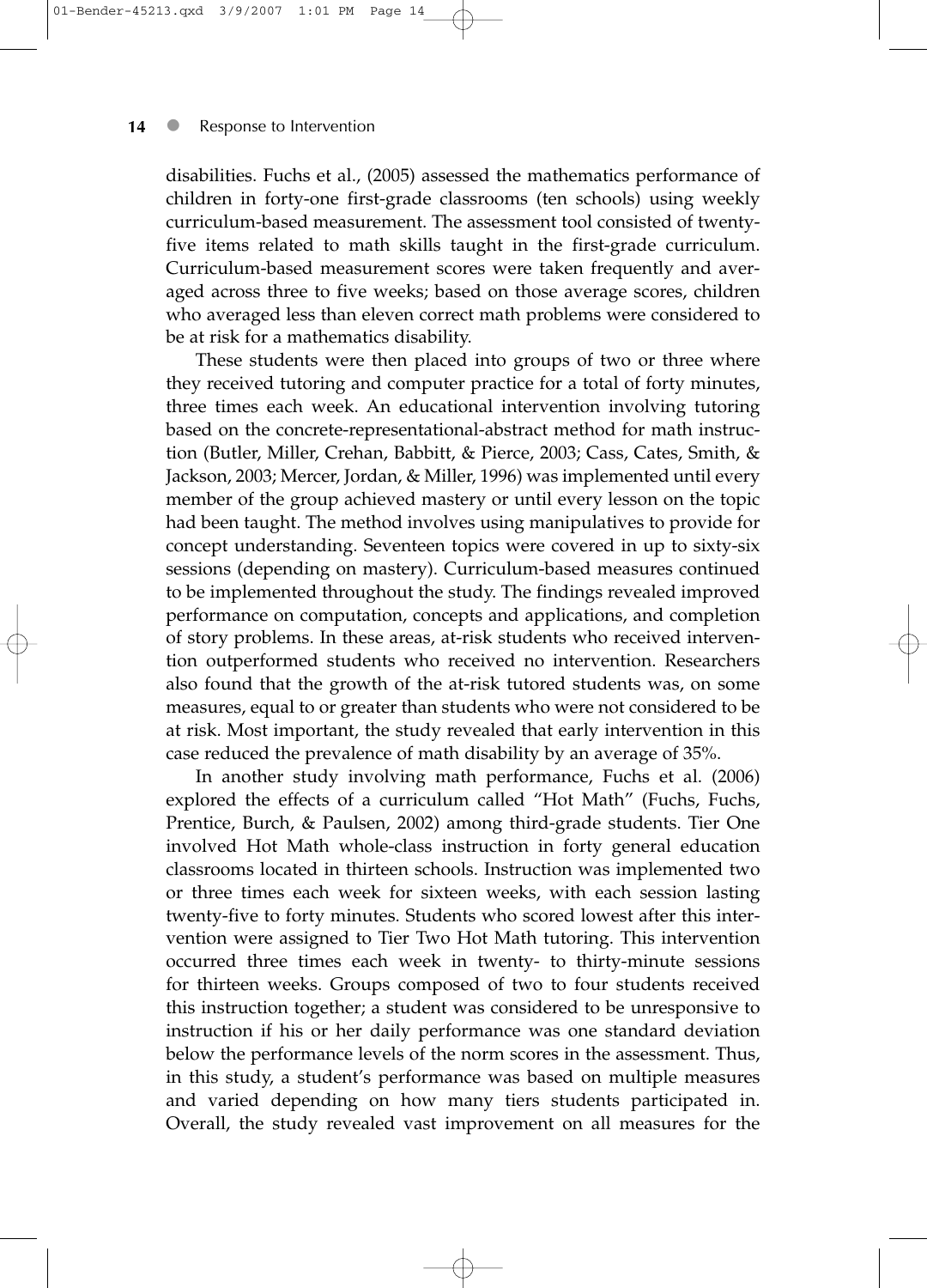| Protocol RTIS              |                                                                                                                                                                                                                 |                                                                                                                                                                                                                 |
|----------------------------|-----------------------------------------------------------------------------------------------------------------------------------------------------------------------------------------------------------------|-----------------------------------------------------------------------------------------------------------------------------------------------------------------------------------------------------------------|
| Model                      | Strengths                                                                                                                                                                                                       | Weaknesses                                                                                                                                                                                                      |
| Problem-Solving<br>Model   | Decisions based on<br>individual student needs<br>Allows more flexibility<br>in choices of<br>interventions and<br>allocation of resources                                                                      | Dealing with learner<br>problems at an<br>individual level<br>can become<br>time consuming<br>Requires teachers and<br>team members to have<br>vast knowledge and<br>expertise in research-<br>based strategies |
| Standard Protocol<br>Model | • Clear scientific process<br>in literature for strategies<br>and assessment<br>• Standard interventions<br>in place and readily<br>available to students<br>in need<br>Structured progression<br>between tiers | • Less flexibility with<br>choice of interventions<br>(one size doesn't fit all)<br>May require additional<br>staff, depending on<br>available resources                                                        |

**Table 1.3** Strengths and Weaknesses of Problem-Solving and Standard Protocol RTIs

majority of students receiving any level of intervention. Unresponsiveness in problem solving for students receiving only traditional math instruction was an alarming 86%–100%. Unresponsiveness for students receiving both tiers of intervention was 12%–26%. This study illustrated that the RTI model had a substantial impact on reducing the number of children at risk for math disability in third grade.

## **FINAL THOUGHTS**

01-Bender-45213.qxd 3/9/2007 1:01 PM Page 15

With the release of final IDEA regulations in August 2006, it is expected that many, if not all, states will incorporate some form of RTI into their policies and procedures. However, those regulations do not propose or recommend any specific RTI model. In fact, those regulations do not require implementation of any RTI procedure at all. Rather, those regulations allow RTI as an eligibility procedure for documentation of learning disabilities. The relevant section of those regulations is presented in the following box (see www.ed.gov/idea and look under "Changes in Initial Evaluation or Reevaluation"). According to that source, the IDEA legislation of 2004 includes the following provision.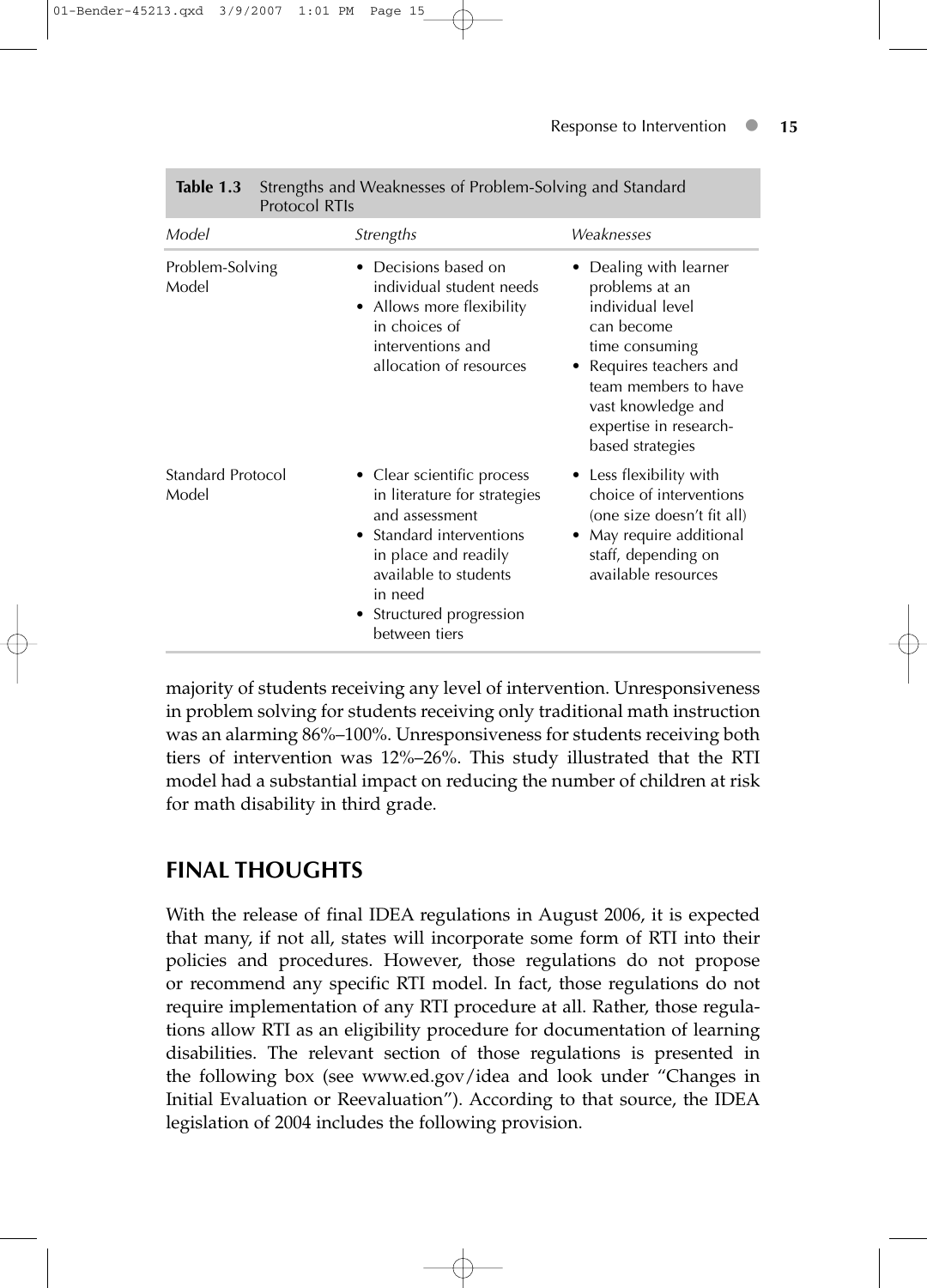**Establishes procedures for evaluating a child suspected of having a specific learning disability.**

Notwithstanding Section 607(b), when determining whether a child has a specific learning disability as defined in Section 602:

An LEA shall not be required to take into consideration whether a child has a severe discrepancy between achievement and intellectual ability in oral expression, listening comprehension, written expression, basic reading skill, reading comprehension, mathematical calculation, or mathematical reasoning.

An LEA may use a process that determines if the child responds to scientific, research-based intervention as a part of the evaluation procedures.

 $(614(b)(6))$ 

As you can see, this provision eliminates the requirement for a discrepancy calculation, but it does not explicitly prohibit the use of discrepancies. Further, this provision gives no guidance on which type of RTI—standard treatment protocol or problem-solving model—should be implemented.

Although the research base on RTI is broad in some areas, such as reading instruction and interventions for young children, there are many unanswered questions about implementation of RTI. Educators are left with the dilemma of working out the specifics for efficient, cost-effective implementation while providing the desired benefit of early intervention and appropriate disability identification. The remainder of this book will address these issues and provide guidance for effective implementation.

For planning purposes, it may be beneficial for a school or school district to examine current instructional procedures. Appendix A presents a "Needs Assessment" that focuses on many aspects of RTI that are discussed in subsequent chapters. This form may be used as is or adapted as school district personnel deem necessary to assist in your planning as you move into RTI.

## **REFERENCES**

Batsche, G., Elliott, J., Graden, J. L., Grimes, J., Kovaleski, J. F., Prasse, D., et al. (2006). *Response to intervention: Policy considerations and implementation* (4th ed.). Alexandria, VA: National Association of State Directors of Special Education, Inc.

Bergan, J. R. (1977). *Behavioral consultation*. Columbus, OH: Charles E. Merrill.

Bradley, R., Danielson, L., & Doolittle, J. (2005). Response to intervention. *Journal of Learning Disabilities, 38*(6), 485–486.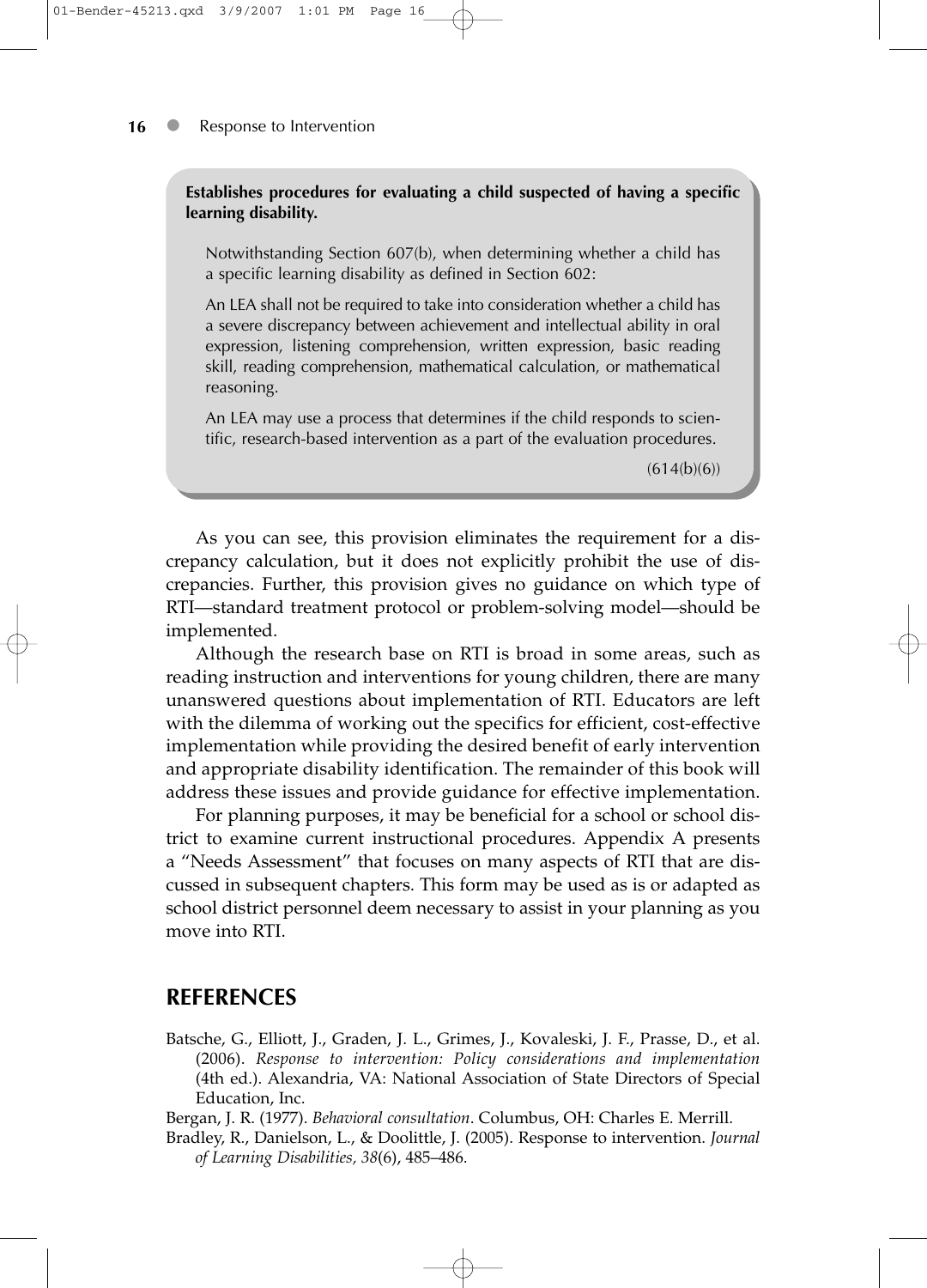01-Bender-45213.qxd 3/9/2007 1:01 PM Page 17

- Butler, F. M., Miller, S. P., Crehan, K., Babbitt, B., & Pierce, T. (2003). Fraction instruction for students with mathematics disabilities: Comparing two teaching sequences. *Learning Disabilities Research and Practice, 18,* 99–111.
- Cass, M., Cates, D., Smith, M., & Jackson, C. (2003). Effects of manipulative instruction on solving area and perimeter problems by students with learning disabilities. *Learning Disabilities Research and Practice, 18,* 112–120.
- Deno, S., & Mirkin, P. (1977). *Data-based program modification*. Minneapolis, MN: Leadership Training Institute for Special Education.
- Fletcher, J. M., Denton, C., & Francis, D. J. (2005). Validity of alternative approaches for the identification of learning disabilities: Operationalizing unexpected underachievement. *Journal of Learning Disabilities, 38,* 545–552.
- Fuchs, L. S. (2003). Assessing intervention responsiveness: Conceptual and technical issues. *Learning Disabilities Research and Practice, 18*(3), 172–186.
- Fuchs, L. S., Compton, D. L., Fuchs, D., Paulsen, K., Bryant, J., & Hamlett, C. L. (2005). Responsiveness to intervention: Preventing and identifying mathematics disability. *TEACHING Exceptional Children, 37*(4), 60–63.
- Fuchs, D., & Fuchs, L. S. (2005). Responsiveness-to-intervention: A blueprint for practitioners, policymakers, and parents. *Teaching Exceptional Children, 38*(1), 57–61.
- Fuchs, D., & Fuchs, L. S. (2006). Introduction to Response to Intervention: What, why, and how valid is it? *Reading Research Quarterly, 41*(1), 93–98.
- Fuchs, L. S., Fuchs, D., Hamlett, C. L., Hope, S. K., Hollenbeck, K. N., Capizzi, A., et al. (2006). Extending responsiveness-to-intervention to math problemsolving at third grade. *TEACHING Exceptional Children, 38*(4), 59–63.
- Fuchs, L. S., Fuchs, D., Prentice, K., Burch, M., & Paulsen, K. (2002). Hot Math: Promoting mathematical problem solving among third-grade students with disabilities. *TEACHING Exceptional Children, 31*(1), 70–73.
- Fuchs, D., Fuchs, L. S., Thompson, A., Svenson, E., Yen, L., Al Otaiba, S., et al. (2001). Peer-assisted learning strategies in reading: Extension for kindergarten, first grade, and high school. *Remedial and Special Education, 22,* 15–21.
- Gersten, R., & Dimino, J. A. (2006). RTI (Response to Intervention): Rethinking special education for students with reading difficulties (yet again). *Reading Research Quarterly, 41*(1), 99–108.
- Good, R. H., & Kaminski, R. A. (Eds.), (2001). *Dynamic indicators of basic early literacy skills* (5th ed.). Eugene, OR: Institute for the Development of Educational Achievement.
- Grimes, J., & Kurns, S. (2003, December). *An intervention-based system for addressing NCLB and IDEA expectations: A multiple tiered model to ensure every child learns.* Paper presented at the National Research Center on Learning Disabilities Responsiveness-to-Intervention Symposium, Kansas City, MO
- Heller, K. A., Holtzman, W. H., & Messick, S. (1982). *Placing children in special education: A strategy for equity*. Washington, DC: National Academy Press.
- Individuals With Disabilities Education Act of 2004. (2004). Federal Register 71, pp. 46539–46845. Retrieved August 30, 2006, from www.ed.gov/policy/ speced/guid/idea2004.html
- Jankowski, E. A. (2003, Fall). Heartland Area Education Agency's problem solving model: An outcomes-driven special education paradigm. *Rural Special Education Quarterly.* Retrieved July 25, 2006, from www.findarticles.com/p/ articles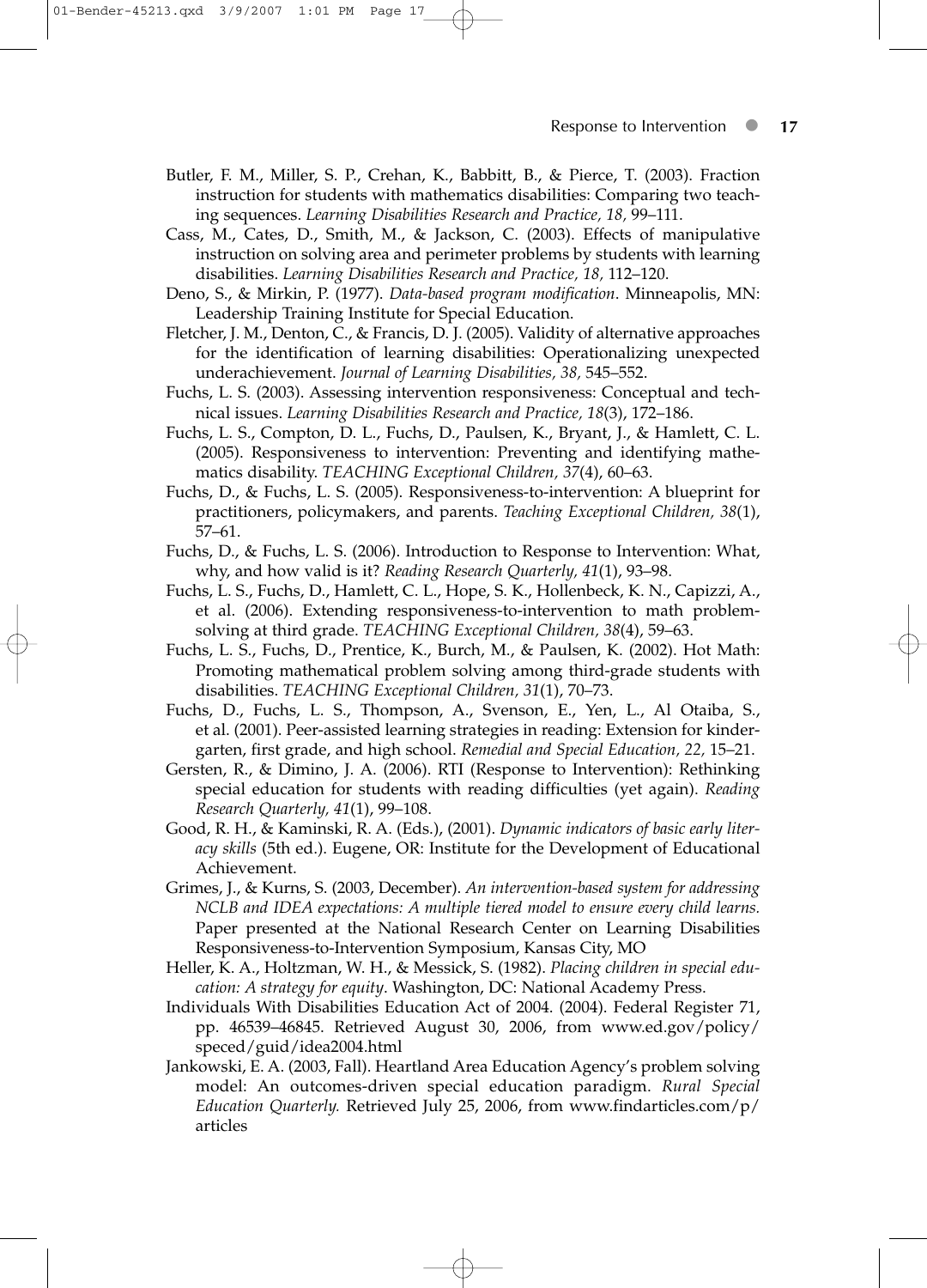- Kukic, S., Tilly, D., & Michelson, L. (Presenters). (2006). *Addressing the needs of students with learning difficulties through the Response to Intervention (RtI) strategies.* Retrieved January 26, 2007, from the National Association of State Directors of Special Education, Inc., Web site: http://www.nasdse.org/ publications.cfm
- Marston, D. (2005). Tiers of intervention in responsiveness to intervention: Prevention outcomes and learning disabilities identification patterns. *Journal of Learning Disabilities, 38*(6), 539–544.
- Marston, D., Muyskens, P., Lau, M., & Canter, A. (2003). Problem-solving model for decision making with high-incidence disabilities: The Minneapolis experience. *Learning Disabilities Research & Practice, 18*(3), 187–200.
- Mastropieri, M. A., & Scruggs, T. W. (2005). Feasibility and consequences of Response to Intervention: Examination of the issues and scientific evidence as a model for the identification of individuals with learning disabilities. *Journal of Learning Disabilities, 38*(6), 525–531.
- McCook, J. E. (2006). *The RTI guide: Developing and implementing a model in your schools.* Horsham, PA: LRP Publications.
- McMaster, K. L., Fuchs, D., Fuchs, L. S., & Compton, D. L. (2003, December). *Responding to nonresponders: An experimental field trial of identification and intervention methods.* Paper presented at the National Research Center on Learning Disabilities Responsiveness-to-Intervention Symposium, Kansas City, MO.
- Mercer, C. D., Jordan, L., & Miller, S. P. (1996). Constructivistic math instruction for diverse learners. *Learning Disabilities Research and Practice, 11,* 147–156.
- National Research Center on Learning Disabilities (2002). *Common ground report*. Reston, VA: Author.
- National Research Center on Learning Disabilities (2005). *Core concepts of RTI.* Retrieved July 25, 2006, from www.nrcld.org
- President's Commission on Excellence in Special Education (2002). *A new era: Revitalizing special education for children and their families.* Retrieved July 26, 2006, from www.ed.gov/inits/commissionsboards/index.html
- Reschly, D. J., Hosp, J. L., & Schmied, C. M. (2003, August 20). *And miles to go: State SLD requirements and authoritative recommendations.* Retrieved July 20, 2006, from www.nrcld.org, pp. 3–10.
- Scruggs, T. W., & Mastropieri, M. A. (2002). On babies and bathwater: Addressing the problems of identification of learning disabilities. *Learning Disability Quarterly, 25*(2), 155–168.
- Siegel, L. S. (1989). IQ is irrelevant to the definition of learning disabilities. *Journal of Learning Disabilities, 22,* 469–486.
- Tilley, W. D. (2003, December). *How many tiers are needed for successful prevention and early intervention? Heartland Area Education Agency's evolution from four to three tiers*. Paper presented at the National Research Center on Learning Disabilities Responsiveness-to-Intervention Symposium, Kansas City, MO.
- U.S. Office of Education. (1977). *Assistance to states for education of handicapped children: Procedures for evaluating specific learning disabilities*. Federal Register 42, pp. 65082–65085.
- Vaughn, S., & Fuchs, L. S. (2003). Redefining learning disabilities as inadequate response to instruction: The promise and potential problems. *Learning Disabilities Research & Practice, 18*(3), 137–146.